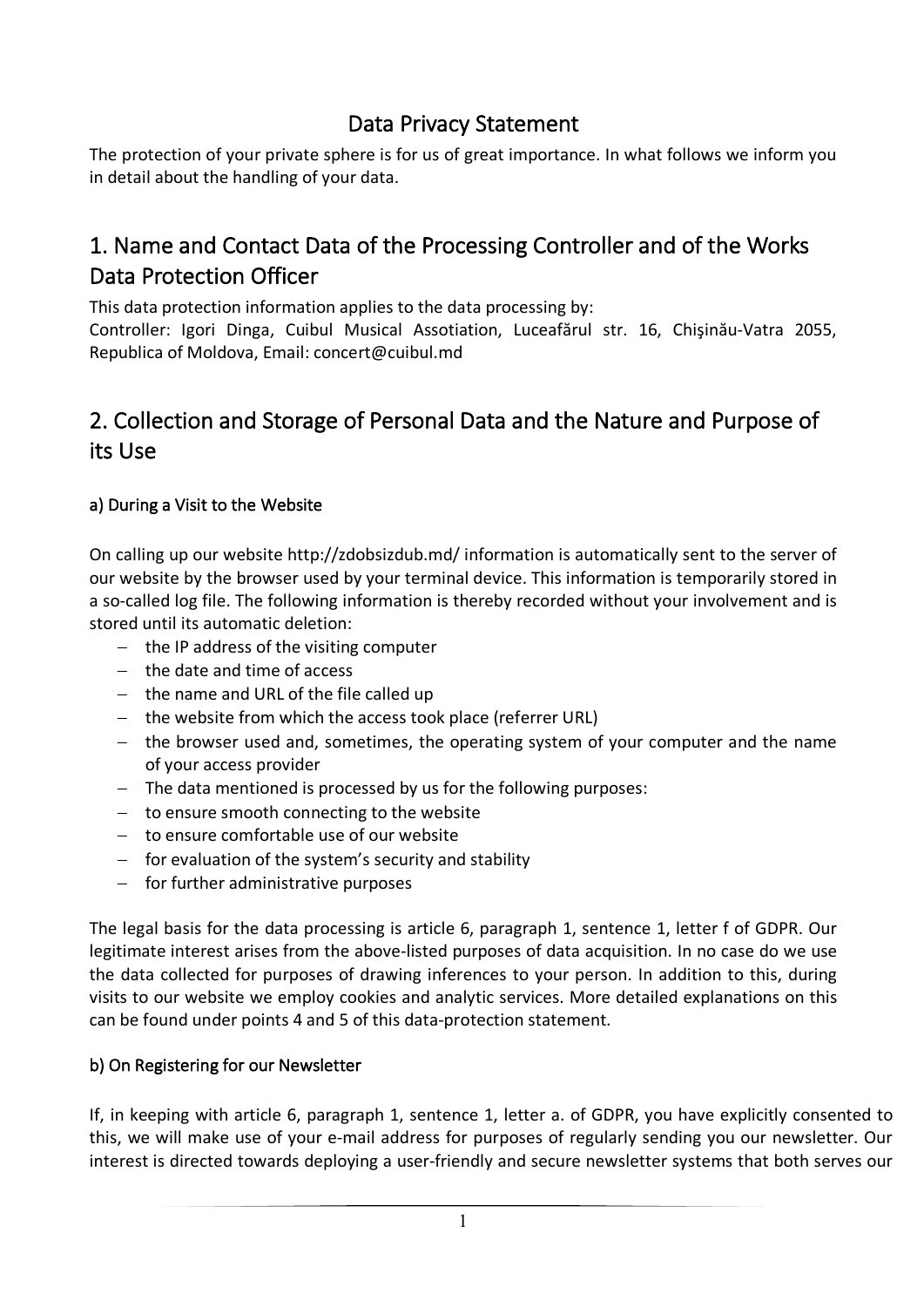business interests and corresponds to the expectations of the users. For receipt of the newsletter disclosure of an e-mail address is sufficient. Optionally, we ask you to give your name and your country, for purposes of addressing you personally, as well as country-specific information, in the newsletter.

Double-Opt-In and Keeping Records. Registration for our newsletter makes use of a so-called double-optin procedure, i.e. after the registration you are sent an e-mail in which you are asked to confirm your registration. This confirmation is necessary so that nobody can log-on with someone else's e-mail address. The log-ons to the newsletter are recorded in order to be able to verify the registration process in keeping with the legal requirements. This includes storage of the times of registration and confirmation, as well as of the IP address. The changes in your data stored with the dispatch service are also recorded.

Dispatch Service: The dispatch of the newsletter is undertaken by "MailChimp", a newsletter-dispatch platform of the US provider Rocket Science Group, LLC, 675 Ponce De Leon Ave NE #5000, Atlanta, GA 30308, USA. You can read the data-protection provisions of the dispatch service here: https://mailchimp.com/legal/privacy/. The e-mail addresses of our newsletter recipients, as well as their further data described in the context of this information, are stored on the servers of MailChimp in the USA. MailChimp uses this information to dispatch and to evaluate the newsletter on our behalf. Furthermore, according to its own information MailChimp can use this data for optimization or improvement of its own services, e.g. for technical optimization of the dispatch service and for presentation of the newsletter, or for economic purposes, to determine from which countries the recipients come. MailChimp does not, however, use the data of our newsletter recipients to contact them itself, nor does it pass on the data to a third party. We trust in MailChimp's reliability and in its IT and data security. The Rocket Science Group LLC d/b/a MailChimp is certified under the Privacy Shield agreement and hereby provides a guarantee that the European level of data protection will be complied with (https://www.privacyshield.gov/participant?id=a2zt0000000TO6hAAG&status=Active).

Cancellation is possible at any time, e.g. via a link at the end of each newsletter. Alternatively, you can send your cancellation by e-mail to concert@cuibul.md, newsletter@zdobsizdub.md, again at any time.

### 3. Passing-On of Personal Data

No transfer of your personal data to a third party for purposes other than those listed below takes place.

We only give your personal data to a third-party if

- you have given your explicit consent to this in keeping with article 6, paragraph 1, sentence 1, letter a of GDPR,
- the passing-on is necessary, in keeping with article 6, paragraph 1, sentence 1, letter f of GDPR, for purposes of assertion, exercising or defense of legal claims and there is no reason to suspect that you have a predominant legitimate interest in your data not being passed on,
- $-$  a statutory obligation exists for the transfer, in keeping with article 6, paragraph 1, sentence 1, letter c of GDPR,
- $-$  this is legally permissible and, in keeping with article 6, paragraph 1, sentence 1, letter b of GDPR, is necessary for the processing of contractual relationships with you.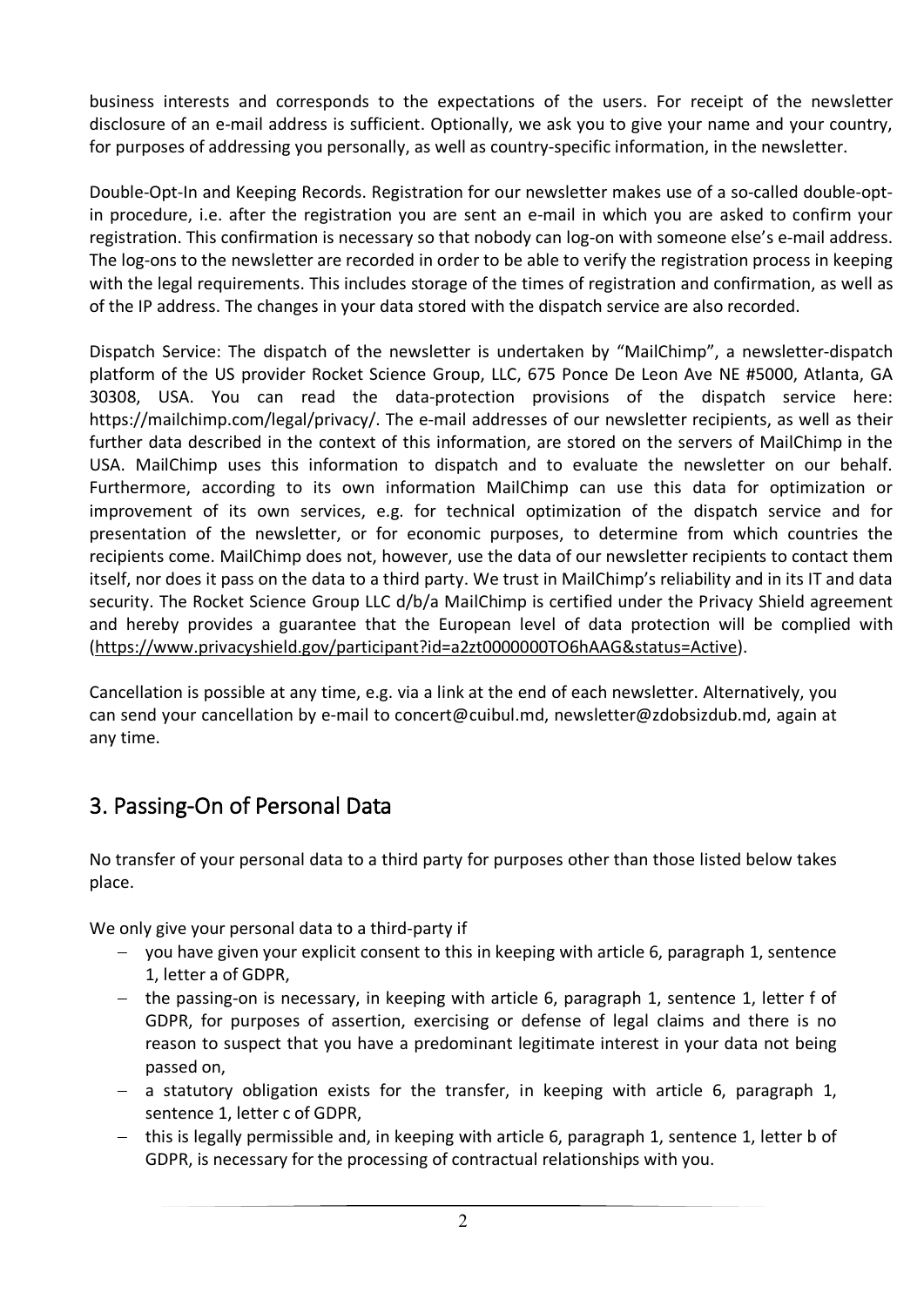## 4. Use of Cookies

We make use of cookies on our site. These are small files that your browser creates automatically and that are stored on your terminal device (laptop, tablet, smart phone, etc.) when you visit our site. Cookies do not harm your terminal device; they contain no viruses, Trojans or other malware.

Information that in each case has to do with the specific terminal device deployed is stored in the cookie. This does not mean, however, that we thereby have direct knowledge of your identity.

The use of cookies serves, on the one hand, to make it easier for you to utilize our offer. To this end we deploy so-called session cookies to see if you have already visited individual pages of our website. These cookies are automatically deleted after you have left our site.

In addition to this, we also make use of temporary cookies, which are stored on your terminal device for a certain fixed period and serve to optimize user-friendliness. When you visit our site again in order to make use of our services it is automatically recognized that you have previously visited us, and which input and settings you then made use of, i.e. you need not enter these again.

We also employ cookies to statistically record and evaluate the use made of our website, and for purposes of optimizing of our offer for you. These cookies make it possible for us to automatically recognize, on a renewed visit to our site, that you have previously visited us. These cookies are automatically deleted, in each case, after a specified period.

The data processed by cookies is necessary for the specified purposes and for safeguarding our legitimate interests and those of third parties, in keeping with article 6, paragraph 1, sentence 1, letter f of GDPR.

Most browsers automatically accept cookies. You can, however, configure your browser such that no cookies are stored on your computer, or that an indication is always given before a new cookie is deployed. The full deactivation of cookies can, however, result in your being unable to make use of all of the functions of our website.

### 5. Creation of Pseudonymized User Profiles for Web Analysis

#### a) Tracking Tools

The tracking measures listed below and deployed by us are implemented on the basis of article 6, paragraph 1, sentence 1, letter f of GDPR. With the tracking measures used we want to ensure a needs-oriented design and the progressive optimization of our website. We also employ tracking measures to statistically record the use made of our website and to evaluate it, for purposes of optimizing of our offer for you. These interests are to be seen as legitimate in the sense of the above-mentioned regulation.

Explanations of the respective purposes of the data processing, as well as data categories, can be found in the corresponding tracking tools.

#### b) Google Analytics and Yandex Metrika

For purposes of a needs-oriented design and continuous optimization of our pages we use Google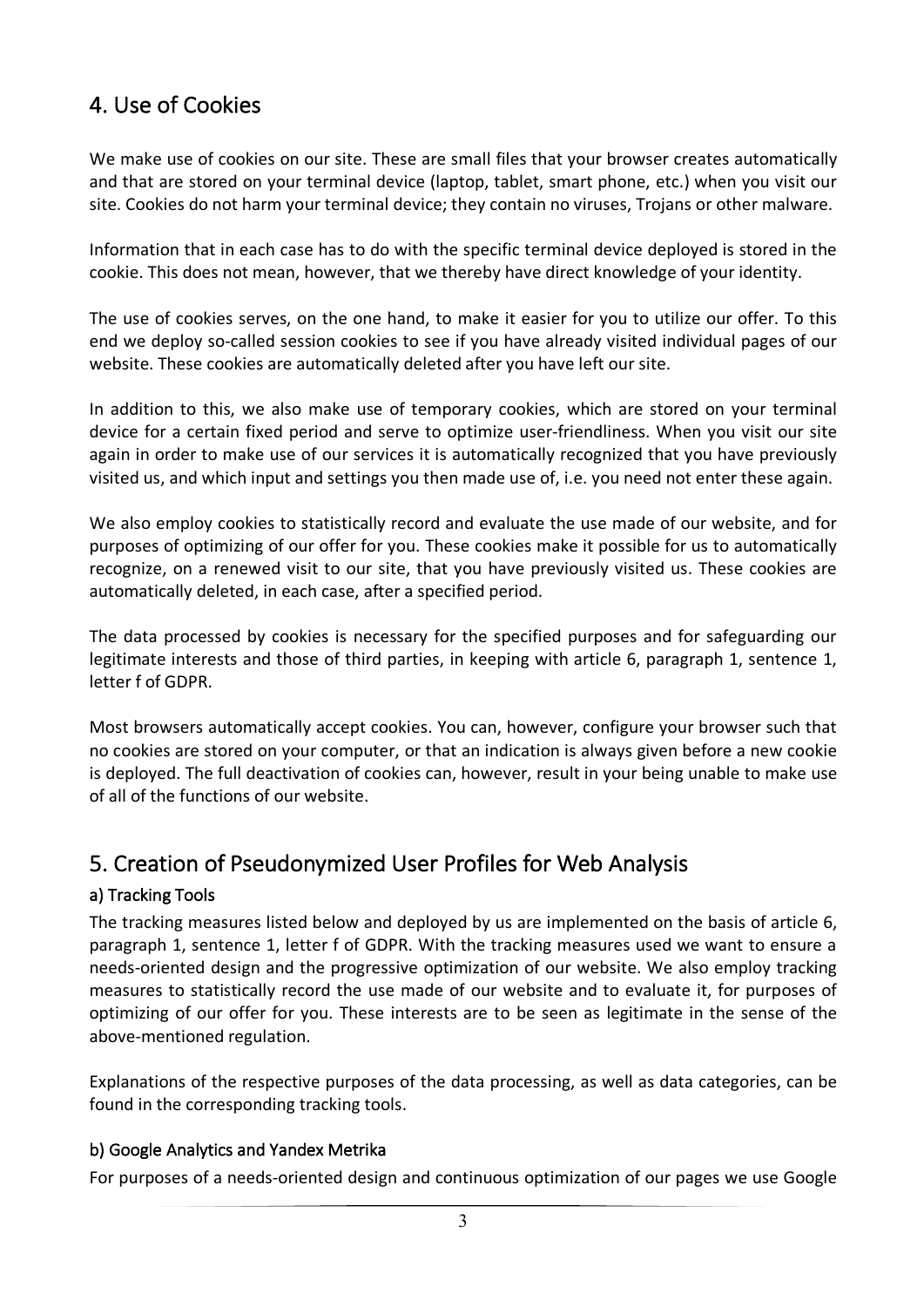Analytics and Yandex Metrika, a web-analysis services of Google Inc. (https://www.google.de/intl/en/about/) (1600 Amphitheatre Parkway, Mountain View, CA 94043, USA; hereinafter referred to as "Google") and Yandex Metrika (Ulitsa Lva Tolstogo 16, Moscow, Russia 119021 hereinafter referred to as "Yandex"). In this connection, pseudonymized user profiles are created and cookies (see under point 4) are used. The information created by the cookie about your use of this website, such as

- browser type/version.
- operating system used,
- referrer URL (the site previously visited),
- host name of the accessing computer (IP address),
- time of server enquiry

is transferred to a Google and Yandex servers and are stored there. The information is utilized to evaluate the use made of the website, to compile reports on the website activities and to produce further services associated with the use made of the website and of the Internet, for purposes of market research and needs-oriented design of these Internet pages. Where appropriate, this information is also passed on to third parties, provided this is legally prescribed, or to the extent that third parties process this data on commission. In no case will your IP address be used in connection with other Google data.

You can prevent the installation of the cookies by adjusting the browser-software settings appropriately. In this case, however, we draw your attention to the fact that not all of the functions of this website may then be fully available.

You can also prevent the acquisition of the data generated by the cookie and relating to your use of the website (incl. your IP address) and the processing of this data by Google in that you download and install the browser add-on (https://tools.google.com/dlpage/gaoptout?hl=en).

As an alternative to the browser add-on, particularly in cases of browsers on mobile terminal devices you can also prevent recording by Google Analytics in that you click this link. This sets an opt-out cookie that prevents future recording of your data during your visit to this website: The opt-out cookie applies only in this browser and only for our website. It is stored on your device. If you delete the cookies in this browser, you must set the opt-out cookie again.

You can find further information on data protection in connection with Google Analytics in the Google Analytics help (https://support.google.com/analytics/answer/6004245?hl=en).

On this website Google Analytics has been extended by the code "gat. anonymizeIp();", to ensure that IP addresses are only recorded anonymized, to prevent direct person-specific allocation (socalled IP masking).

#### c) Google Marketing and Remarketing Services

We make use, on the basis of our legitimate interests (i.e. interest in the analysis, optimization and economic operation of our online offer in the sense of article 6, paragraph 1, letter f of GDPR), of the marketing and remarketing services (in short, "Google Marketing Services") of Google Inc., 1600 Amphitheatre Parkway, Mountain View, CA 94043, USA ("Google").

Google is certified under the Privacy Shield agreement and hereby offers a guarantee of complying with the European data-protection law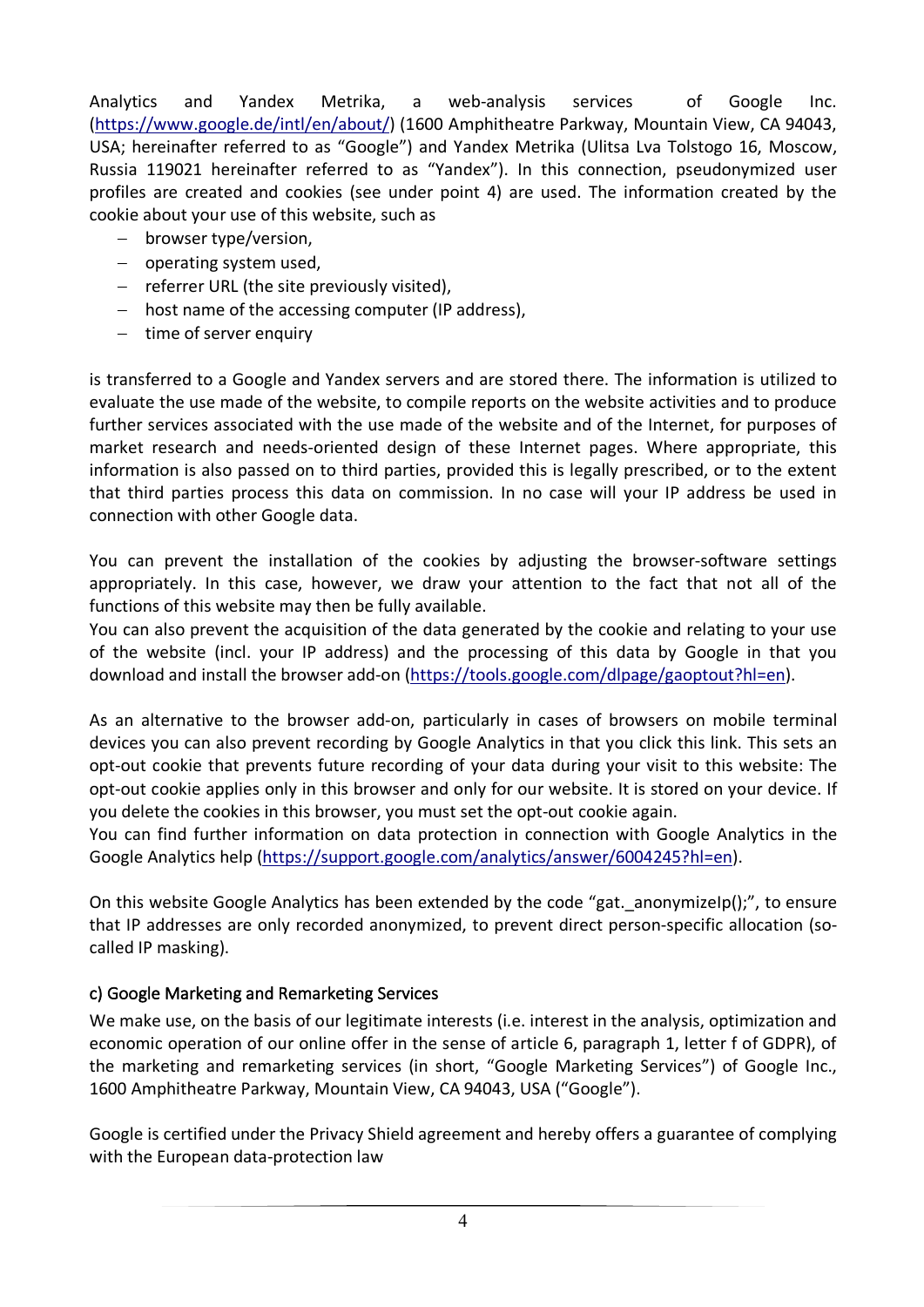#### (https://www.privacyshield.gov/participant?id=a2zt000000001L5AAI&status=Active).

The Google marketing services allow us to show targeted advertisements for and on our website, thereby presenting users only advertisements that potentially appeal to their interests. If, for example, a user is shown advertisements for products for which he or she has shown an interest on other websites, one then speaks of "remarketing". To this end, on calling up our and other websites on which Google marketing services are active, a code from Google is executed directly by Google and so-called (re)marketing tags (invisible graphics or code, also referred to as "web beacons") are integrated in the website. With their help an individual cookie, i.e. a small file, is stored on the user's device (instead of cookies, comparable technologies can also be used). The cookies can be set by various domains, amongst others by google.com, doubleclick.net, invitemedia.com, admeld.com, googlesyndication.com and googleadservices.com. In this file it is noted which web pages were visited by the user, in which content he or she showed an interest, and which offers were clicked, as well as technical information on the browser and the operating system, referring websites, the time of the visit and further details on the utilization of the online offer. The user's IP address is also recorded, whereby we state, in the context of Google Analytics, that within the member states of the European Union and in other states contracting to the agreement on the European Economic Area the IP address is shortened and is only transferred unshortened to a server of Google in the USA, and shortened there, in exceptional cases. The IP address is not brought together with data of the user within other offers from Google. The aforementioned information can also be brought together with such information from other sources by Google. If the user subsequently visits other websites, he or she can be shown advertisements adapted to him/her, corresponding to his/her interests.

In the context of Google marketing services, the user's data is processed pseudonymized, i.e. Google stores and processes, for example, not the name or e-mail addresses of the users, but processes the relevant data, with respect to the cookie, within pseudonymized user profiles. In other words, from Google's viewpoint the advertisements are not administrated for and shown to a specific, identified person, but for the cookie owner, regardless of whom this cookie owner is. This does not apply if a user has explicitly permitted Google to process the data without this use of pseudonyms. The information collected by Google marketing services on the users is transferred to Google and stored on Google's servers in the USA.

One of the Google marketing services made use of by us is the online advertising program "Google AdWords". In the case of Google AdWords, each AdWords customer receives a different "conversion cookie". Cookies cannot therefore be subsequently tracked over the websites of AdWords customers. The information collected with the help of the cookies serves in the preparation of conversion statistics for AdWords customers that have opted for conversion tracking. The AdWords customers are told the total number of users who have clicked their advertisement and have been forwarded to a page containing a conversion-tracking tag. No information is contained, however, which allows users to be personally identified.

On the basis of the Google marketing service "DoubleClick" we can integrate advertisements of third parties. DoubleClick makes use of cookies with which Google and its partner websites can insert advertisements on the basis of the visits of users to this website, or to other websites in the Internet.

On the basis of the Google marketing service "AdSense" we can integrate advertisements of third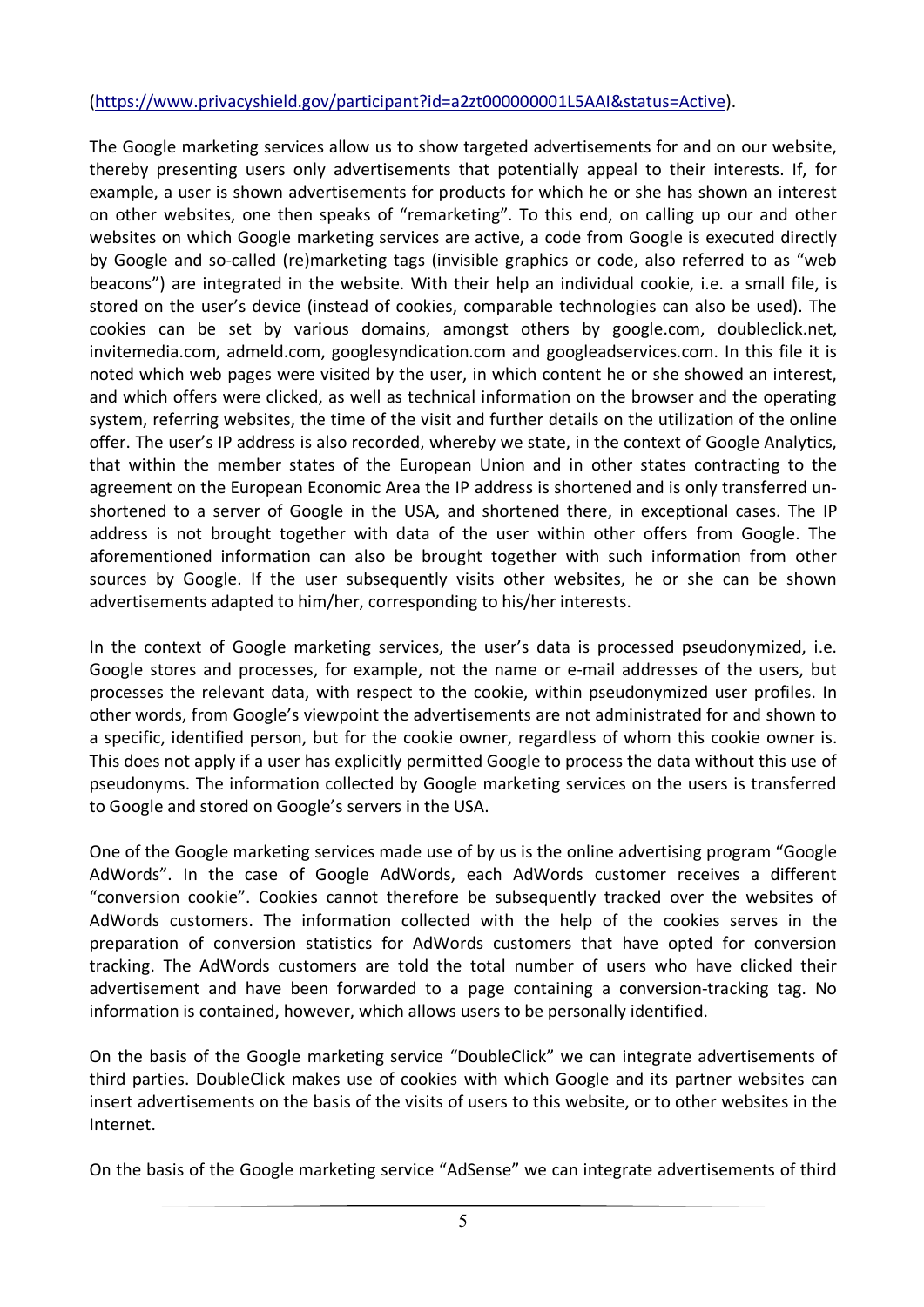parties. AdSense makes use of cookies with which Google and its partner websites can insert advertisements on the basis of the visits of users to this website, or to other websites in the Internet.

We can also make use of the service "Google Optimizer". Google Optimizer allows us to understand, in the context of so-called "A/B testings", what effects various changes to a website (e.g. changes in the input fields, in the design, etc.) can have. For these testing purposes cookies are stored in the users' devices. Only pseudonymized user data is thereby processed.

We can, moreover, make use of "Google Tag Manager", in order to integrate and to manage the Google analysis and marketing services on our website.

Further information on the use of data by Google for marketing purposes can be found on the overview page: https://www.google.com/policies/technologies/ads, Google's data-protection statement being accessible under https://www.google.com/policies/privacy.

If you want to object to the interest-specific advertising undertaken by Google marketing services you can use the settings and opt-out options made available by Google: http://www.google.com/ads/preferences.

### 6. Integration of Services and Contents of Third Parties

In our online offer we make use, on the basis of our legitimate interests (i.e. interests in the analysis, optimization and economic operation of our online offer in the sense of article 6, paragraph 1, letter f of GDPR), of the content and service offers of third-party suppliers to integrate their contents and services, e.g. videos or fonts (hereinafter uniformly referred to as "content"). This always presupposes that the third-party supplier of this content recognizes the user's IP address, since without the IP address the content cannot be sent to their browsers. The IP address is therefore necessary for the presentation of these contents. We try to make use of only such content that the respective providers of the IP address make use of solely for dispatch of the content. Third-party suppliers can furthermore use so-called pixel tags (invisible graphics, also referred to as "web beacons") for statistical or marketing purposes. With the "pixel tags" information such as the visitor traffic on the pages of this website can be evaluated. The pseudonymized information can furthermore be stored in cookies on the user's device, along with other technical information on the browser and operating system, referring web pages, time of the visit and further details on the use made of our online offer, and can also be linked to such information from other sources.

The following presentation offers an overview of third-party suppliers, as well as their content, and links to their data protection statements, which contain further information on the processing of data and, as partially referred to here, possibilities for objecting (the so-called opt-out):

- If our customers make use of the payment services of third parties (e.g. PayPal, VISA, Amex, Klarna), the terms of business and the data-protection information provided by the respective third-party supplier apply. These can be accessed within the respective web pages or transaction applications.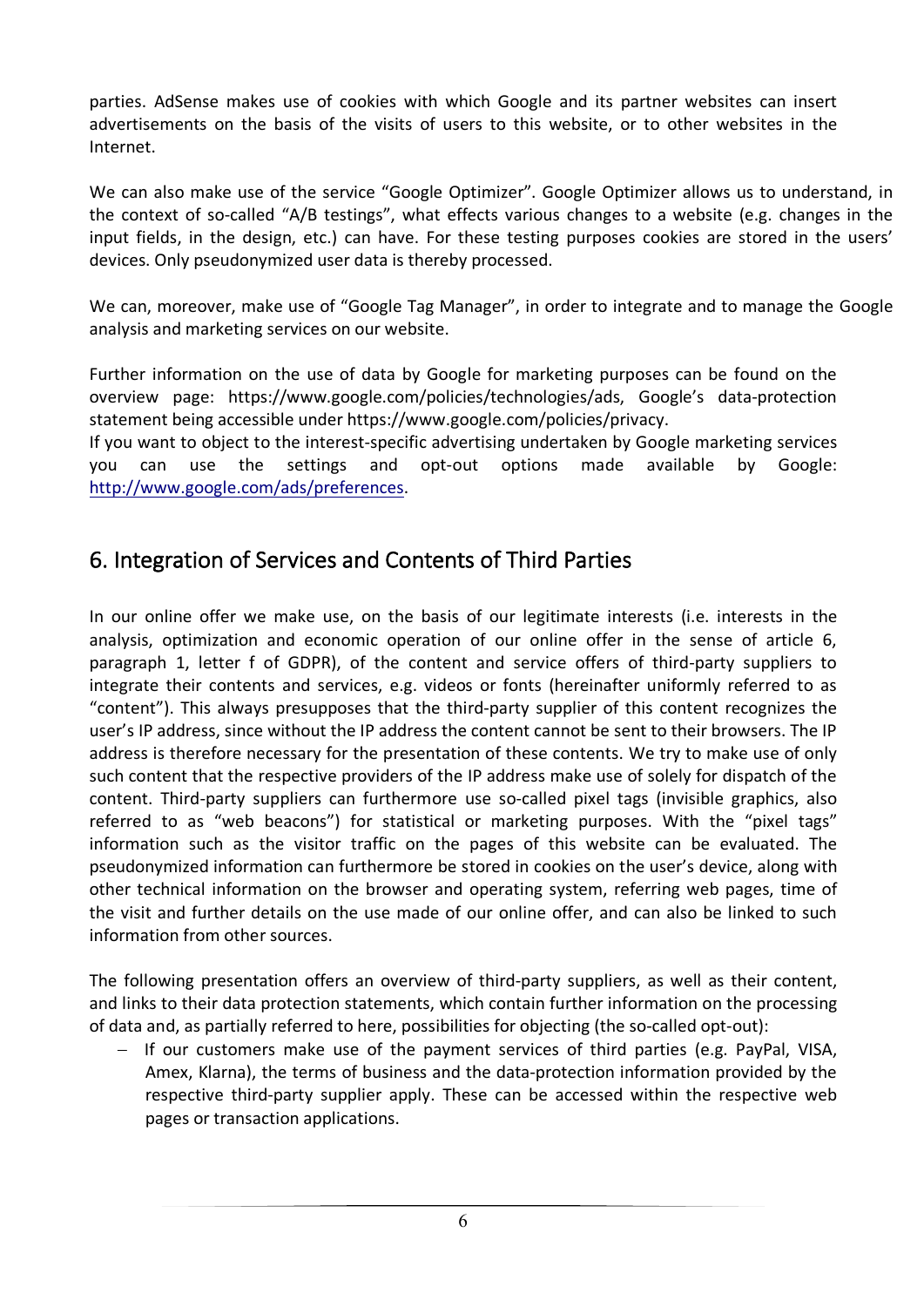- External fonts from Google, Inc., https://www.google.com/fonts ("Google fonts"). The integration of Google fonts is undertaken by a server call-up by Google (usually in the USA). Data Protection Statement: https://www.google.com/policies/privacy/. Opt-out: https://www.google.com/settings/ads/.
- Videos of the platform "YouTube" from the service provider Google Inc., 1600 Amphitheatre Parkway, Mountain View, CA 94043, USA. Data Protection Statement: https://www.google.com/policies/privacy/.

Opt-out: https://www.google.com/settings/ads/.

## 7. Rights of Data Subjects

You have the right:

in accordance with article 15 of GDPR, to demand information on personal data of yours processed by us. In particular, you can demand information on the purposes of the processing, the category of the personal data, the categories of recipients with respect to whom or which your data has been or will be disclosed, the planned period of storage, the existence of a right to correction, deletion, limitation of the processing or to objection, the existence of a right to lodge a complaint, the origins of your data, if this has not been collected by us, and on the existence of an automated decision-making process including profiling and, where applicable, sound information on the related details,

in accordance with article 16 of GDPR, to demand the immediate correction of incorrect data, or to have any incomplete personal data of yours, that is stored by us, completed,

in accordance with article 17 of GDPR, to demand the deletion of your personal data stored by us, provided the processing is not necessary for the exercising of the right to freedom of expression and information, for the fulfilment of a legal obligation, for reasons that are in the public interest, or for assertion, exercising or defense of legal entitlements,

in accordance with article 18 of GDPR, to demand limitations on the processing of your personal data, if the correctness of the data is contested by you, if the processing is unlawful but you reject the deletion of the data and we no longer require it, though you need it for assertion, exercising or defense of legal entitlements, or if you have protested against its processing, in accordance with article 21 of GDPR,

in accordance with art. 20 of GDPR, to demand to be sent your personal data, that you have provided us with, in a structured, standard and machine-readable format, or to demand its transfer to another controller,

in accordance with article 7, paragraph 3 of GDPR, to revoke your previously given consent, with respect to us, at any time. This has the consequence that, from then on, we will no longer be entitled to undertake data processing dependent on this consent,

in accordance with article 77 of GDPR, to lodge a complaint with a supervisory authority. As a rule, you can choose, for this purpose, the supervisory authority at your customary place of residence or workplace, or that at the place of the registered address of our business.

# 8. Right of Objection